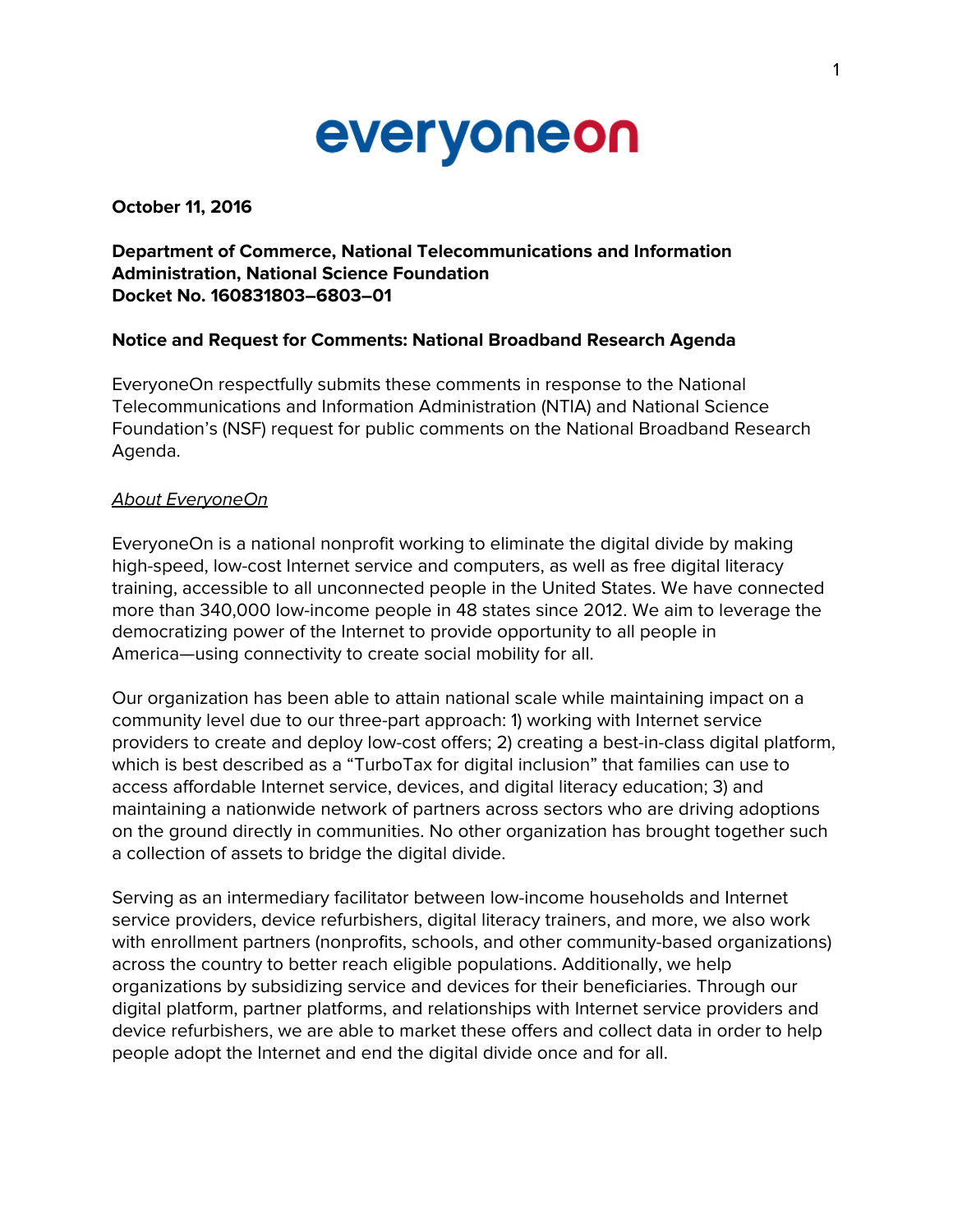# Executive Summary: Recommendations

Towards that end, EveryoneOn recommends the following as part of the National Broadband Research Agenda:

- *●* Dramatically Increased Funding to Study New Means of Broadband Deployment: The Agenda should increase funding to study new means of broadband deployment and decrease the risk and cost of public and private innovation. By removing barriers to innovation and contributing financial resources, the Agenda can foster sustainable solutions to the debilitating costliness of increasing broadband infrastructure. This will have particular power in closing the digital divide in rural areas.
- *●* X Prize for Digital Inclusion: The Agenda should openly source the best solutions to digital inclusion problems by calling on proposals from the public and private sectors and offering funded prizes for exceptional and innovative answers. Such prizes have been used in other fields such as aerospace and defense.
- *●* Creation of Advanced Research Entity Dedicated to Digital Inclusion: The Agenda should establish a protected space for innovation and moonshots within the federal call for broadband research.
- *●* Research Into the Causal Links Between Digital Inclusion and Improved Social Outcomes: The Agenda should commission federal research studies to investigate the causal links between digital inclusion and improved social outcomes. Proof points linking positive social outcomes as a result of higher broadband connectivity would help secure support for digital inclusion and carry the movement forward. We suggest the following focus: 1) educational attainment, 2) financial literacy, and 3) social mobility.
- *●* Dedicated Funding for Pilots for How Digital Inclusion Increases Commercial Success: The Agenda should aim to provide data-driven proof points on the benefits of connectivity for commercial success. The Agenda should therefore call for research-oriented pilot programs, either providing federal funding for or incentivizing private participation in public-private partnerships.
- *●* Increase Specificity, Standardization, and Openness of Data Collected: The Agenda should call for data collection at more granular levels and across all geographies and for standardization of collected data, open data, and the contribution of external stakeholder data to the overall federal project.

### **Comments**

Below, please find comments labeled with a number indicating the corresponding question from the request for comments.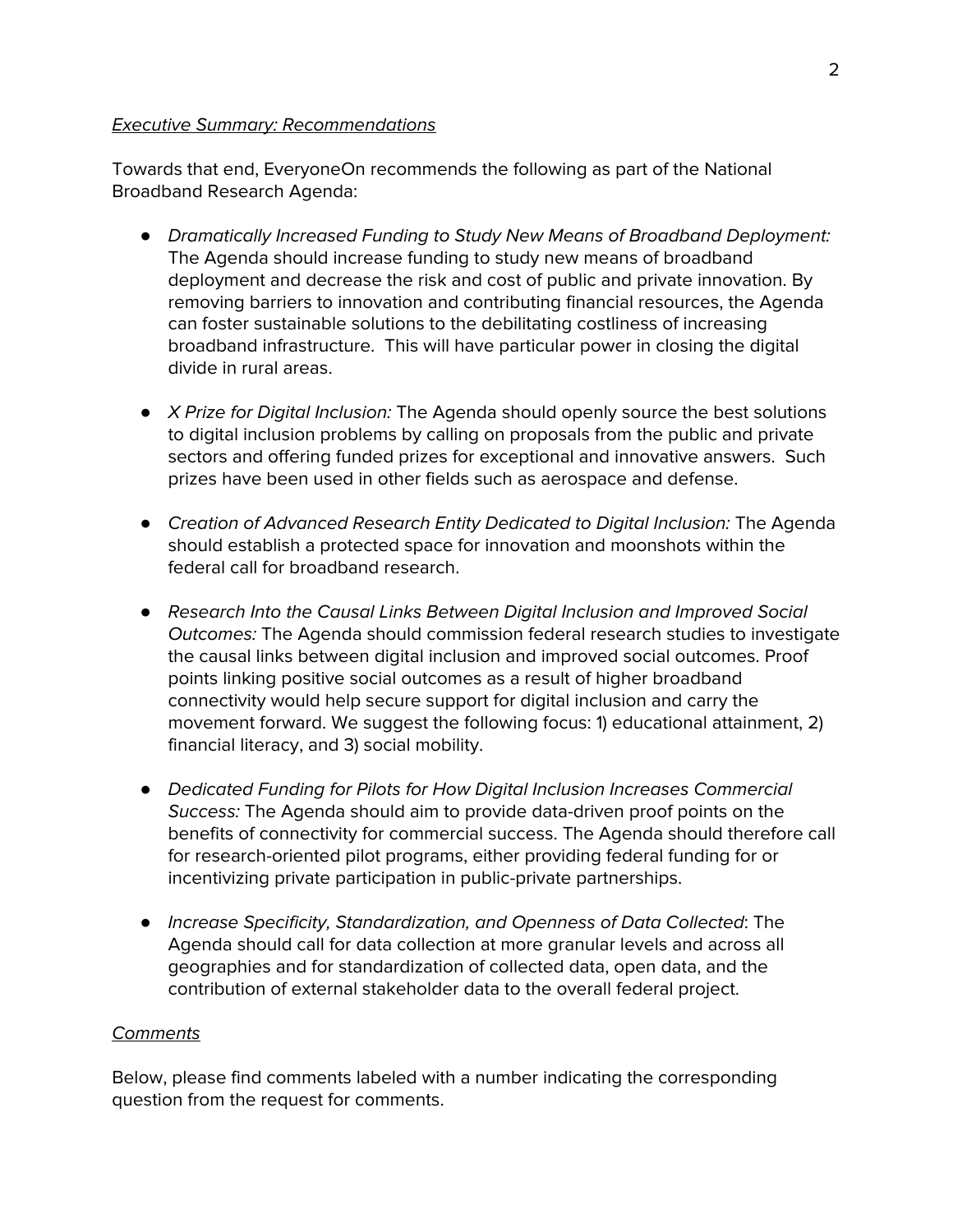# **Broadband Technology**

**3.** Many individuals lacking broadband access live in rural areas, where the cost to build out infrastructure is astronomical compared to the installing company's return on investment. At EveryoneOn, we believe that new methods of broadband infrastructure deployment should be invented in order to solve the problem of access at scale. Examples of pioneering work in this vein includes AT&T's Project AirGig, which will provide multi-gigabit wireless service across power lines, and Google's Project Loon, which will use balloons to provide an aerial wireless network in otherwise-unconnected areas.<sup>1</sup> We support basic research into moonshot challenges. Furthermore, inventive solutions will not naturally come to fruition under current market circumstances. Rather, the cost of innovation for both private companies and public entities must be dramatically reduced, thereby incentivizing and making innovation possible. Suggestions for enacting this change include creating an X Prize model, in which these critical questions on digital inclusion tipping points are posed and competitive solutions elicited. To solve social challenges of digital equity, an open call for proposed solutions should be issued, and the best proposal should be funded and executed. Recognizing that solutions may come from field and industry experts rather than government bodies, open-source problem solving will generate cross-sector collaboration and produce optimal results.

# Broadband Access and Adoption

4. Regarding broadband deployment and access, data must be collected at more granular levels. Vital nationwide datasets such as the American Community Survey should be collected at the census tract level.<sup>2</sup> Data must also be collected across all geographies, especially in rural areas with lower population densities. There is a critical need for relevant tools that demonstrate that connectivity can help solve social problems, such as the Federal Communications Commission's (FCC) versatile Connect2Health suite. $3$ 

5. Just as the U.S. Departments of Homeland Security, Defense, and Energy, among others, have advanced research project agencies to pursue emerging technologies and experimental paths, so should the causes of broadband technology development and digital inclusion.<sup>4</sup> This agency or entity would be devoted to pushing boundaries and driving solutions in this field. Creating such an agency, entity, or committee within NTIA would protect innovation at the fringe.

**6.** We outline below four key industries we see as critical actors in scaling broadband deployment. Case studies, business models, and examples that prove the advantages and benefits of increased connectivity to specific industries are critical in building

<sup>&</sup>lt;sup>1</sup>[http://about.att.com/newsroom/att\\_to\\_test\\_delivering\\_multi\\_gigabit\\_wireless\\_internet\\_speeds\\_using\\_power](http://about.att.com/newsroom/att_to_test_delivering_multi_gigabit_wireless_internet_speeds_using_power_lines.html) [\\_lines.html;](http://about.att.com/newsroom/att_to_test_delivering_multi_gigabit_wireless_internet_speeds_using_power_lines.html)<https://www.solveforx.com/loon/>

<sup>2</sup> [http://factfinder.census.gov/faces/nav/jsf/pages/index.xhtml,](http://factfinder.census.gov/faces/nav/jsf/pages/index.xhtml) American Community Survey.

<sup>3</sup> <https://www.fcc.gov/about-fcc/fcc-initiatives/connect2healthfcc>

<sup>4</sup> [https://www.dhs.gov/science-and-technology/hsarpa;](https://www.dhs.gov/science-and-technology/hsarpa) [http://www.darpa.mil/;](http://www.darpa.mil/) <https://arpa-e.energy.gov/>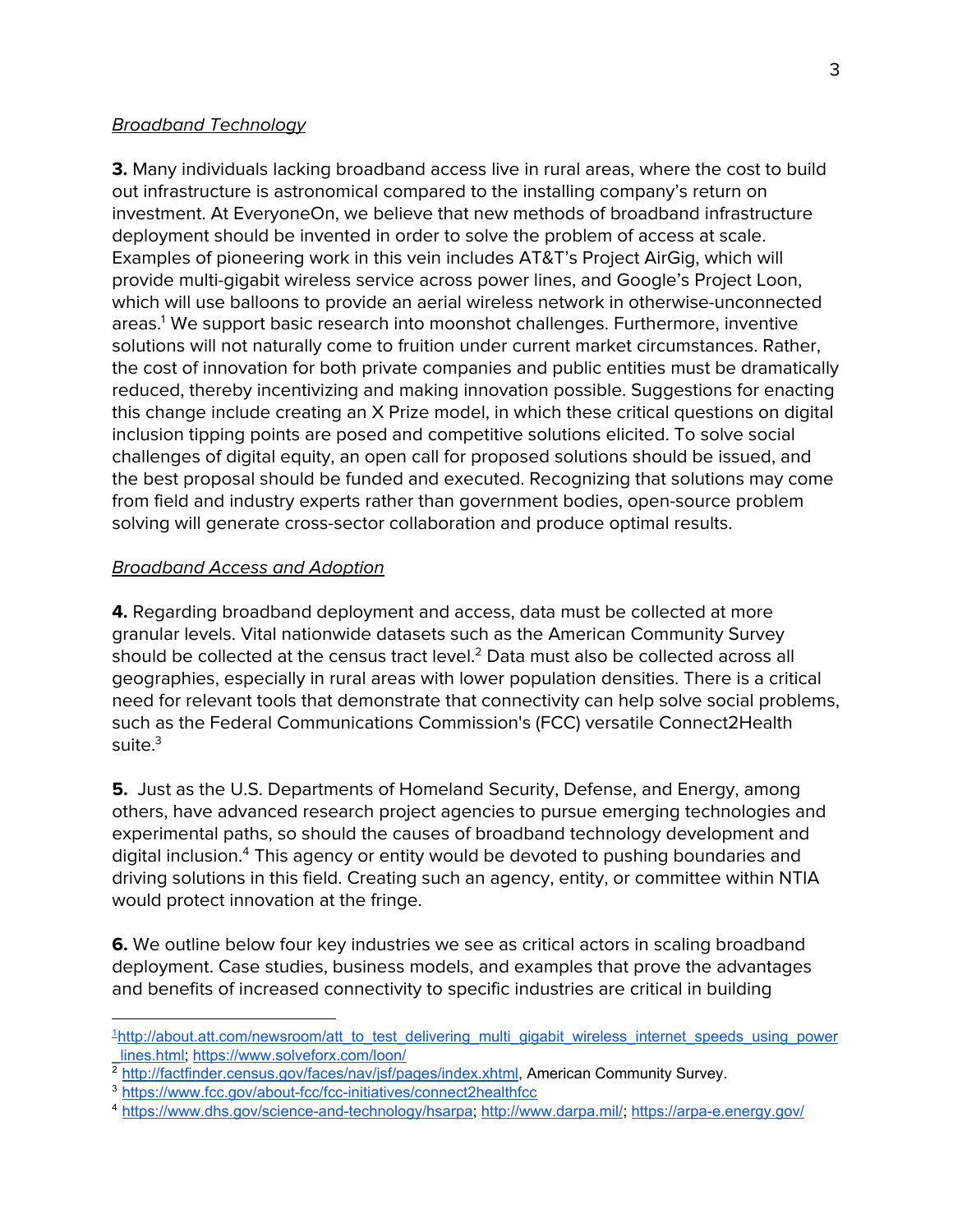partnerships with the private sector to expand digital equity. Developing the aforementioned tools (Question 4) alongside studies of the industries below would elucidate the potential for public-private partnerships. For example, the FCC's Connect2Health Broadband Mapping tool clearly demonstrates the value of a partnership between hospitals and digital inclusion proponents.<sup>5</sup> We recommend looking to the following industries to answer the related questions:

#### **Finance**

- How can banks and credit unions benefit from increased connectivity among their constituents, as online banking is the future of financial transactions? How can connectivity impact financial literacy?

### **Health**

- How can connectivity lead to better health outcomes while driving down health-related costs for the municipality or other payers?

### Retail

- How can local businesses use the Internet to engage with their consumer base? How can broader Internet adoption in a specific place foster entrepreneurial investment by attracting the bulk relocation of business sectors and communities?

# Civic Engagement

How can higher levels of Internet adoption enable city governments to communicate with their electorate? (i.e. talking about emergency weather service, spreading the word about town halls, school district news, etc.)

Additionally, the Agenda should commission studies that review the effects of state restrictions on municipal broadband networks and provide policy recommendations to the federal government and FCC based on their findings.

### Socioeconomic Impacts

**12.** We suggest testing a causal link between Internet adoption and each of the following social change outcomes: 1) educational attainment, 2) financial literacy, and 3) social mobility. The U.S. Department of Commerce should study how Internet adoption affects a local economy, much in the same way that housing redevelopment or land development incentives have been studied for their economic effects. If the Agenda could generate positive proof points for these outcomes, the toolkit for measuring the success of digital inclusion would be meaningfully expanded.

# Opportunities for Federal Leadership in Data Collection and Research

The following three recommendations answer Questions 13, 14, and 15 under Opportunities for Federal Leadership in Data Collection and Research in concert with one another.

<sup>5</sup>[https://www.fcc.gov/reports-research/maps/connect2health/#ll=40,-95&z=4&t=insights&inb=in\\_bb\\_access&i](https://www.fcc.gov/reports-research/maps/connect2health/#ll=40,-95&z=4&t=insights&inb=in_bb_access&inh=in_diabetes_rate&dmf=none&inc=none&slb=90,100&slh=10,22) [nh=in\\_diabetes\\_rate&dmf=none&inc=none&slb=90,100&slh=10,22](https://www.fcc.gov/reports-research/maps/connect2health/#ll=40,-95&z=4&t=insights&inb=in_bb_access&inh=in_diabetes_rate&dmf=none&inc=none&slb=90,100&slh=10,22)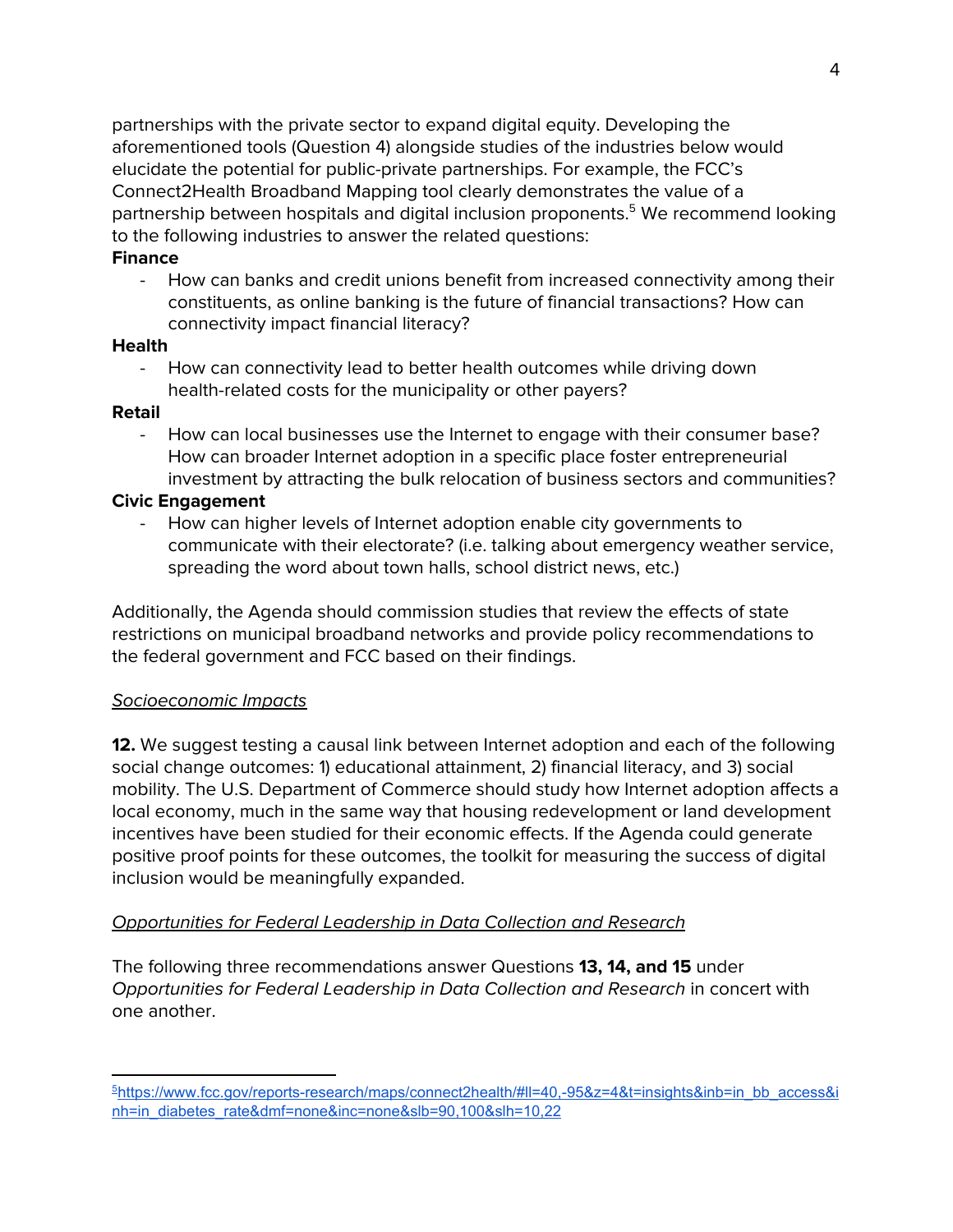# Data Standards

- In order to best facilitate cross-sector and cross-partner comparison and collaboration, a standard for data reporting must be established. We suggest that this must come either directly from the federal government or be developed in partnership with the federal government in order to be effective. We suggest that the question of data standards be addressed as an agenda objective.

# Open Data

Data about broadband access and adoption, as well as related social factors, should be open and accessible for further use. Raw data (csv) should be available for download. We commend the Connect2HealthFCC program for their commitment to open data and for the functionality of their program, which allows for further comparison with outside data sets. We recommend that this treatment of data serve as a model for future tools and suggest that the Agenda advocate for open data in all of its studies and the field at large.

### Role of External Stakeholders

Given limited federal research funding, we recommend that the Agenda seek to leverage the work that academic institutions and universities are doing on related social questions and to lift up the academic study of broadband issues by hosting conferences and convenings. We recommend that federal attention elevate these questions and call for solutions; enable non-governmental entities to submit findings and briefs to the federal government; and highlight and recognize these valued contributors.

### Conclusion

EveryoneOn recommends the following as part of the National Broadband Research Agenda:

- *●* Dramatically Increased Funding and Decreased Risk to Study New Means of Broadband Deployment
- *●* X Prize for Digital Inclusion
- *●* Creation of Advanced Research Entity Dedicated to Digital Inclusion
- *●* Research Into the Causal Links Between Digital Inclusion and Improved Social **Outcomes**
- *●* Dedicated Funding for Pilots for How Digital Inclusion Increases Commercial **Success**
- *●* Increase Specificity, Standardization, and Openness of Data Collected

We at EveryoneOn advocate for a National Broadband Research Agenda that aims to decrease the risk and cost of public and private innovation in order to find sustainable solutions to the debilitating costliness of increasing broadband infrastructure. We ask that the Agenda call for protected innovation in the model of an advanced research project agency and for open sourced solutions to digital equity problems. On the issue of data, we hope the Agenda will call for data collection at more granular levels and across